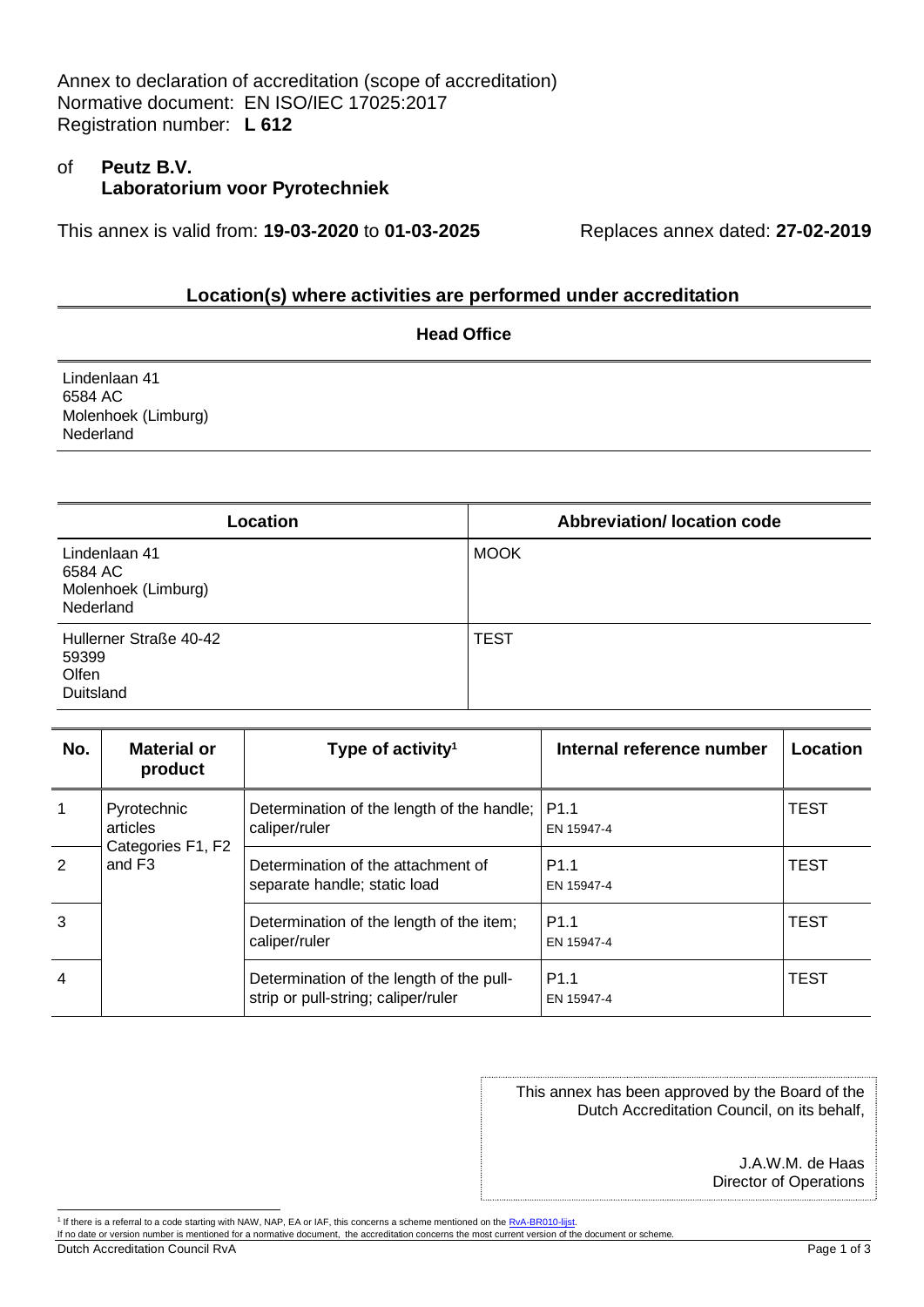Annex to declaration of accreditation (scope of accreditation) Normative document: EN ISO/IEC 17025:2017 Registration number: **L 612**

## of **Peutz B.V. Laboratorium voor Pyrotechniek**

This annex is valid from: **19-03-2020** to **01-03-2025** Replaces annex dated: **27-02-2019**

| No.            | <b>Material or</b><br>product                                      | Type of activity <sup>1</sup>                                                                                  | Internal reference number      | <b>Location</b> |
|----------------|--------------------------------------------------------------------|----------------------------------------------------------------------------------------------------------------|--------------------------------|-----------------|
| 5              | Pyrotechnic<br>articles<br>Categories F1, F2<br>and F <sub>3</sub> | Determination of the diameter of the item;<br>caliper                                                          | P <sub>1.1</sub><br>EN 15947-4 | <b>TEST</b>     |
| 6              |                                                                    | Determination of the attachment of the<br>initial fuse; static load                                            | P1.1<br>EN 15947-4             | <b>TEST</b>     |
| $\overline{7}$ |                                                                    | Determination of the resistance to<br>ignition; abrasive surface                                               | P1.1<br>EN 15947-4             | <b>TEST</b>     |
| 8              |                                                                    | Determination of the height of the initial<br>fuse; measuring tape                                             | P <sub>1.1</sub><br>EN 15947-4 | <b>TEST</b>     |
| 9              |                                                                    | Determination of ity to drawings and part<br>lists                                                             | P <sub>1.1</sub><br>EN 15947-4 | <b>TEST</b>     |
| 10             |                                                                    | Determination of the mass of the different<br>parts of the product; balance                                    | P <sub>1.1</sub><br>EN 15947-4 | <b>TEST</b>     |
| 11             |                                                                    | Determination for burning or<br>incandescent matter; test paper after<br>functioning of the product            | P <sub>1.1</sub><br>EN 15947-4 | <b>TEST</b>     |
| 12             |                                                                    | Determination for horizontal projected<br>debris penetrated the test paper and/or<br>the testpaper caught fire | P <sub>1.1</sub><br>EN 15947-4 | <b>TEST</b>     |
| 13             |                                                                    | Determination for vertical projected<br>debris penetrated the test paper and/or<br>the testpaper caught fire   | P1.1<br>EN 15947-4             | <b>TEST</b>     |
| 14             |                                                                    | Determination of the angle of ascent and<br>height of effects; viewing screen or rack                          | P <sub>1.1</sub><br>EN 15947-4 | <b>TEST</b>     |
| 15             |                                                                    | Determination of the sound pressure<br>level; sound level meter                                                | P1.1<br>EN 15947-4             | <b>TEST</b>     |
| 16             |                                                                    | Determination of the ignition time; timing<br>device                                                           | P1.1<br>EN 15947-4             | <b>TEST</b>     |
| 17             |                                                                    | Determination of the invisible burning<br>time; timing device                                                  | P1.1<br>EN 15947-4             | <b>TEST</b>     |
| 18             |                                                                    | Determination of the initial fuse time;<br>timing device                                                       | P1.1<br>EN 15947-4             | <b>TEST</b>     |